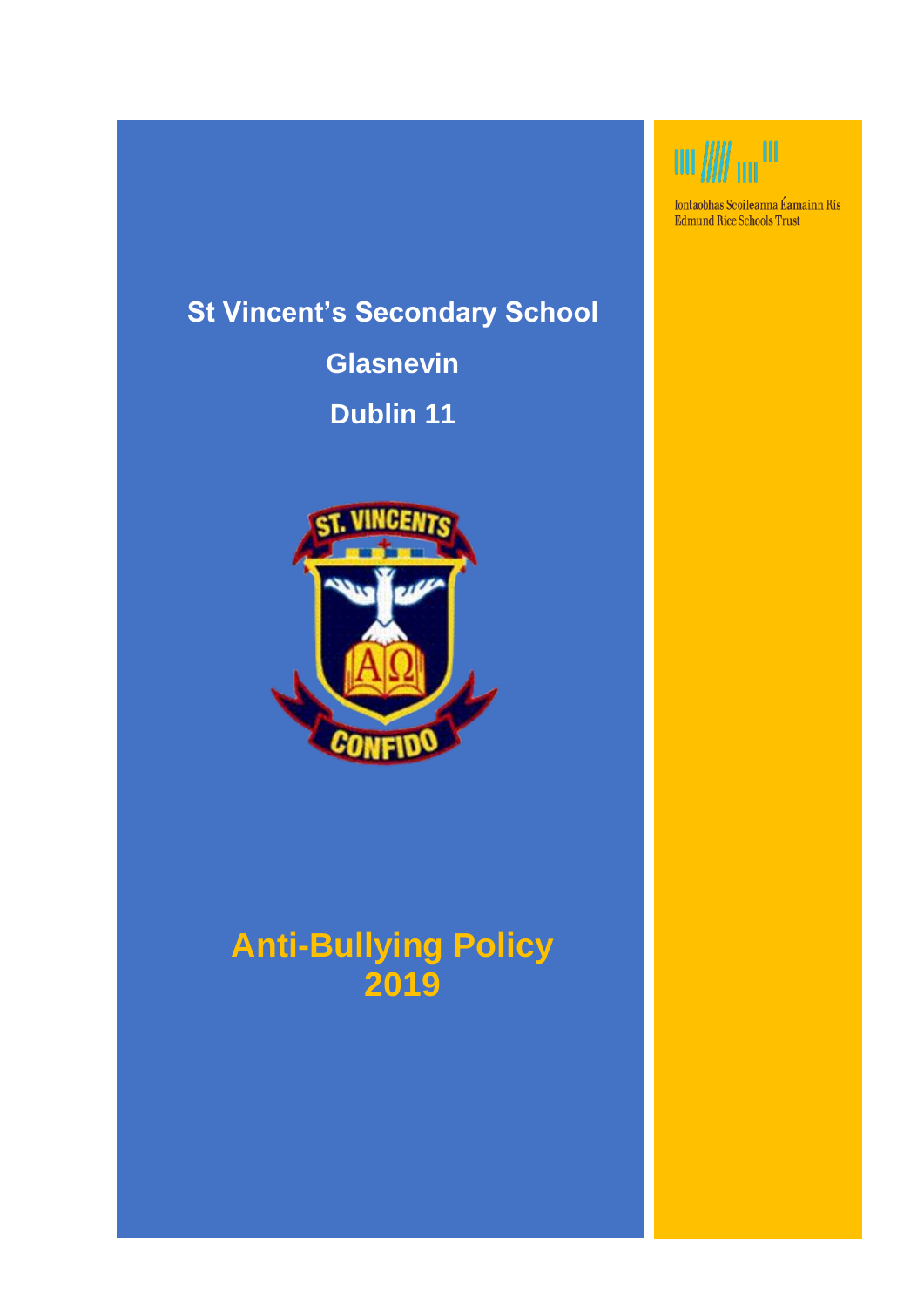### **Contents**

| <b>Section</b>                                                                                    | <b>Page</b> |
|---------------------------------------------------------------------------------------------------|-------------|
| <b>Introductory Statement</b>                                                                     | 3           |
| Scope                                                                                             | 3           |
| <b>Principles of Our Policy</b>                                                                   | 4           |
| Rationale                                                                                         | 4           |
| <b>Mission Statement</b>                                                                          | 5           |
| <b>Objectives</b>                                                                                 | 5           |
| What Members of School Community are Covered by this Policy?                                      | 6           |
| Definition of Bullying                                                                            | 6           |
| <b>Types of Bullying</b>                                                                          |             |
| <b>Indicators of Bullying Behaviour</b>                                                           | 8           |
| <b>Education and Prevention</b>                                                                   | 9           |
| Procedures for Investigating and Follow-Up of Bullying Behaviour                                  | 11          |
| Procedures for Recording Bullying Behaviour                                                       | 13          |
| <b>Communication of Anti-Bullying Policy</b>                                                      | 13          |
| <b>Referral of Serious Cases to HSE</b>                                                           | 14          |
| Supervision and Monitoring of Pupils                                                              | 14          |
| <b>Prevention of Harassment</b>                                                                   | 14          |
| <b>Adoption of Policy</b>                                                                         | 15          |
| <b>Availability of Policy</b>                                                                     | 15          |
| <b>Review of Policy</b>                                                                           | 15          |
| Appendix 1 - Template for Recording Bullying Behaviour                                            | 16          |
| Appendix 2 - Checklist for Annual Review of Anti-Bullying<br><b>Policy and its Implementation</b> | 19          |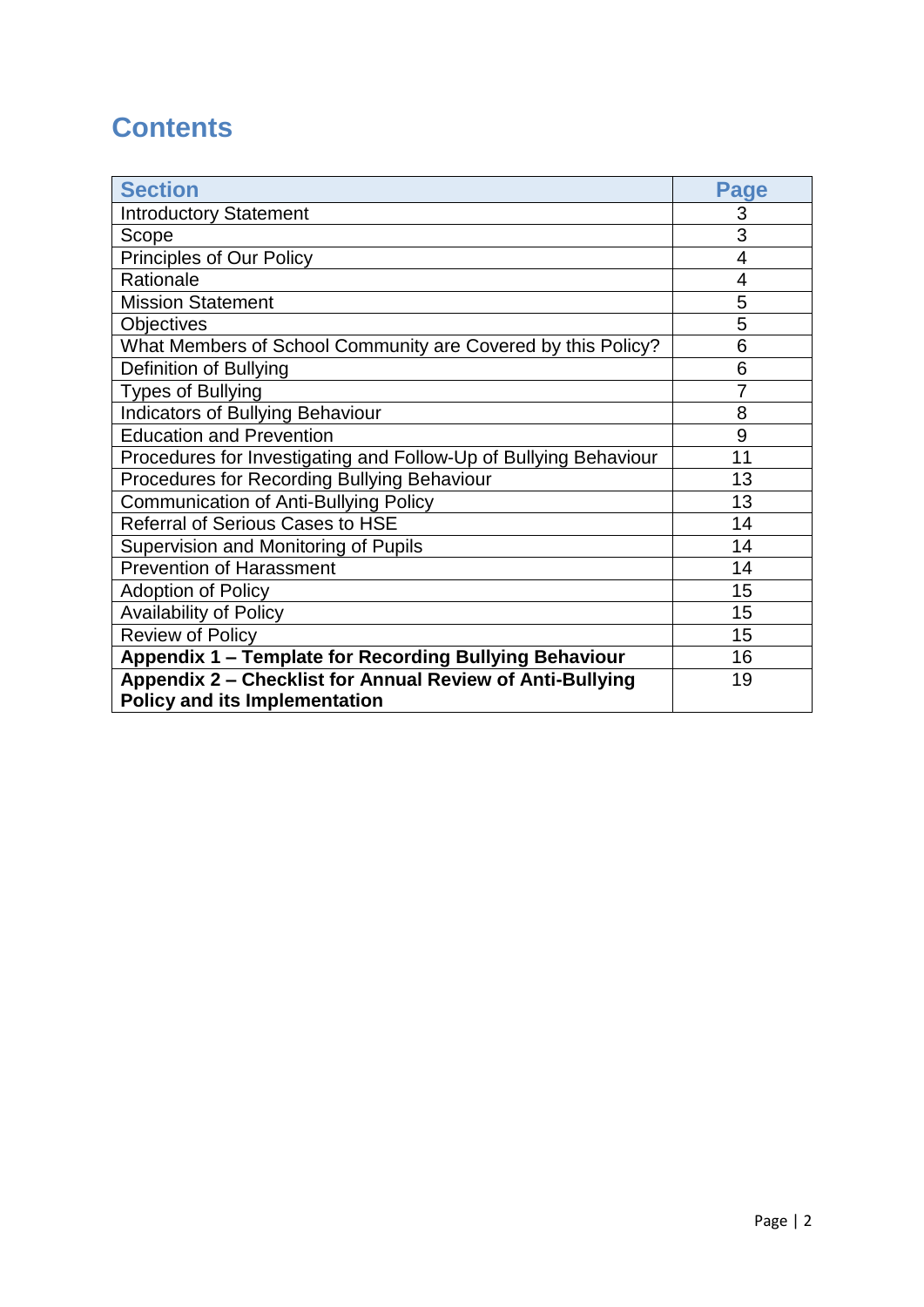In accordance with the requirements of the Education (Welfare) Act 2000 and the code of behaviour guidelines issued by the NEWB (now TUSLA), The Board of Management of St. Vincent's Secondary School has adopted the following antibullying policy within the framework of the school's overall code of behaviour. This policy fully complies with the requirements of the *Anti-Bullying Procedures for Primary and Post-Primary Schools* which were published in September 2013.

### **Introductory Statement**

The Board of Management and the staff of St. Vincent's recognises the very serious nature of bullying and the negative impact that it can have on the lives of pupils. The staff of St. Vincent's accepts a collective responsibility, under the Guidance of the Principal, to act in preventing bullying, aggressive, harassing behaviour by any member of the school community.

The school recognises the role of the entire school community in identifying and reporting bullying behaviour, and acknowledges its own role in taking appropriate action when bullying behaviour becomes apparent.

Every person, student, staff member and parent in St. Vincent's is entitled to respect and to be free of any type of bullying. The school will be proactive to ensure, as far as possible, that bullying does not take place. It is important to highlight that the reporting of bullying incidents is always the most responsible behaviour.

# **Scope**

While the Policy addresses issues related to bullying of students (:i.e. Situations in which one or more students are the victim(s) of bullying), the policy applies to teaching and other school staff, parents, guardians and others insofar as measures under the policy relate to them. It is acknowledged that the procedures for dealing with staff-staff incidents may be different and in this regard, management will refer to relevant Employment Equality Acts.

The policy will apply to the following time periods/activities:

- Within school time
- Going to and from school
- School Tours/Trips
- Extra-curricular activities
- Where a bullying incident is disclosed to the school

Furthermore the policy applies outside the school if the behaviour impacts on any person's participation in our school.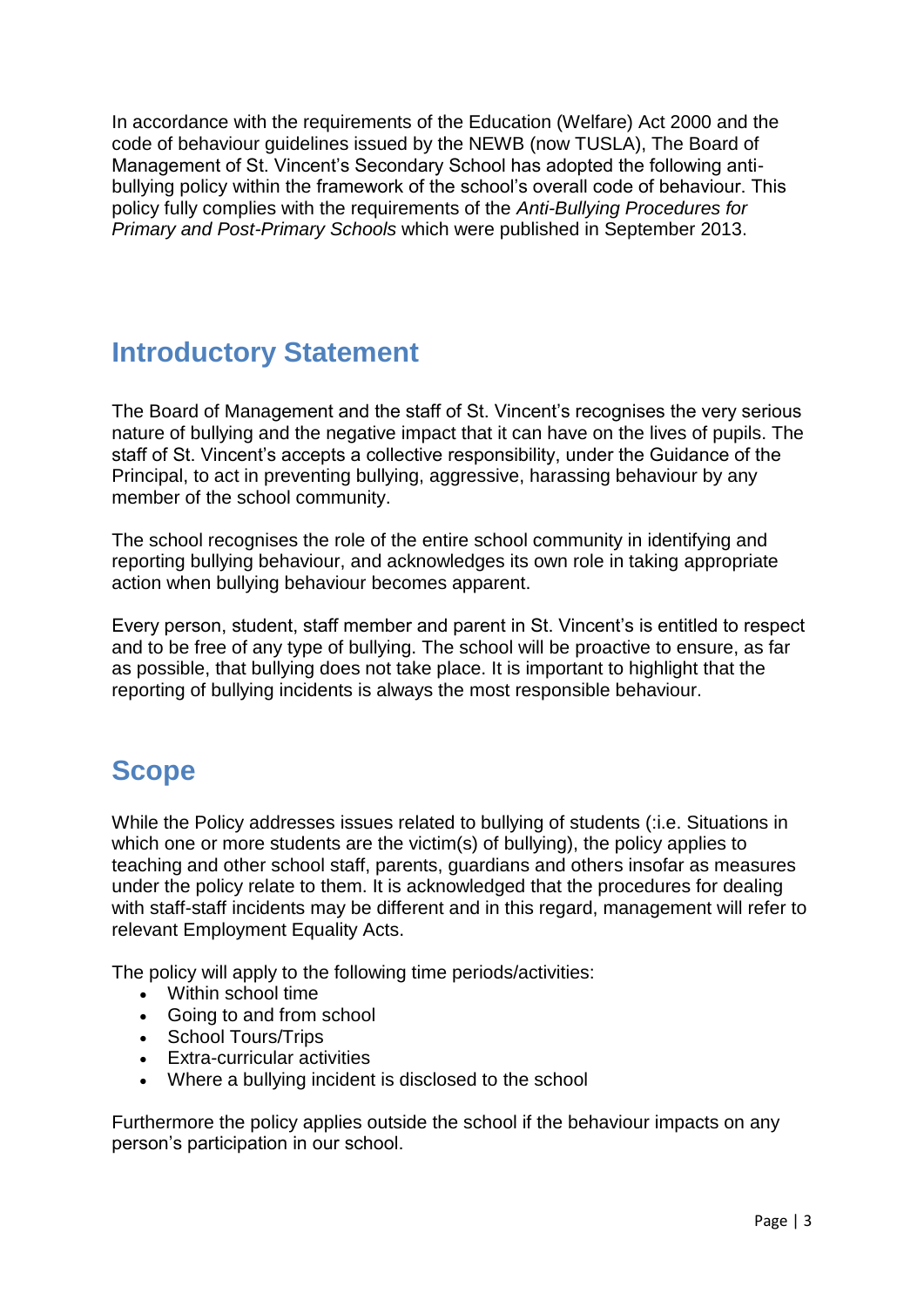# **Principles of Our Policy**

The Board and staff of St. Vincent's are fully committed to the following key principles of best practice in preventing and tackling bullying behaviour:

- A positive school culture and climate which:
	- Is welcoming of difference and diversity and is based on inclusivity;
	- encourages pupils to disclose and discuss incidents of bullying behaviour in a non-threatening environment; and
	- promotes respectful relationships across the school sommunity
- Effective leadership;
- A school-wide approach;
- A shared understanding of what bullying is and its impact;
- Implementation of education and prevention strategies (including awareness raising measures) that -
	- Build empathy, respect and resilience in pupils; and
	- Explicitly address the issues of cyber-bullying and identity-based bullying including in particular, homophobic and transphobic bullying
- **Effective supervision and monitoring of pupils;**
- Supports for Staff
- Consistent recording, investigation and follow up of bullying behaviour (including use of established intervention strategies); and
- On-going evaluation of the effectiveness of the anti-bullying policy

### **Rationale**

This policy has been formulated in order to create a community that respects the rights of all members and ensures that all students can learn in a safe and caring environment.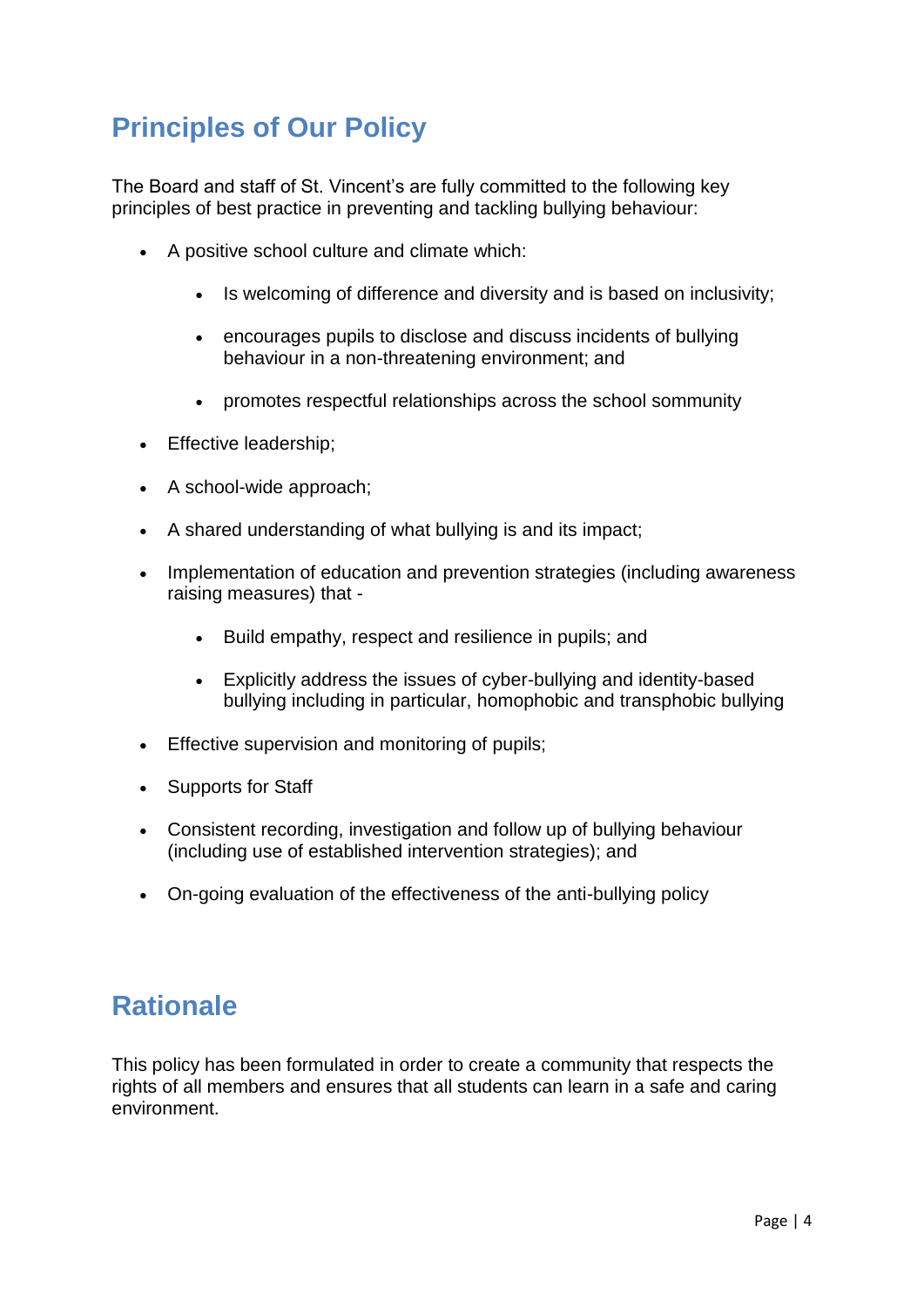The Board of Management has a statutory obligation to ensure that a policy is in place that reflects the principles and values of the religious and educational philosophy of the school.

The role of all members of the school community: management, teaching, secretarial and auxiliary staff, parents and students is to care for each other and to provide everyone with a safe environment.

By law it is the responsibility of schools to develop an Anti-Bullying Policy.

### **Mission Statement**

St. Vincent's Secondary School aims to provide a quality Catholic education for all, in the tradition of Edmund Rice, which promotes leadership, fosters community and respects diversity.

Bullying damages these relationships. This school is committed to creating an environment where bullying is not accepted or tolerated.

# **Objectives**

To create a school ethos which encourages students to disclose and discuss incidents of bullying behaviour;

- To raise awareness of bullying as an unacceptable form of behaviour with school management , teachers, students, parents/guardians;
- To create a school ethos that acknowledges, accommodates and respects a diversity of students across the nine grounds covered by equality legislation;
- To ensure that the school's Social, Personal and Health Education raises awareness of the factors associated with bullying behaviour and develops appropriate knowledge, skills and behaviours;
- To take practical actions to prevent incidents of bullying behaviour e.g. to ensure comprehensive supervision and monitoring measures through which all areas of school activity are kept under observation;
- To develop procedures for reporting and recording incidents of bullying behaviour;
- To develop procedures for investigating and dealing with incidents of bullying behaviour;
- To develop a programme of support for those affected by bullying behaviour and those involved in bullying behaviour;
- To work with, and through, the various local agencies in countering all forms of bullying and anti-social behaviour
- To create a school ethos that acknowledges, accommodates and respects a diversity of people across the nine grounds;
- To promote activities that foster a caring school community
- To highlight the negative effects that Bullying can have on a person's Wellbeing, with particular focus on the strands in the New Junior Cycle Wellbeing Guidelines (Active, Responsible, Connected, Resilient, Aware, Respected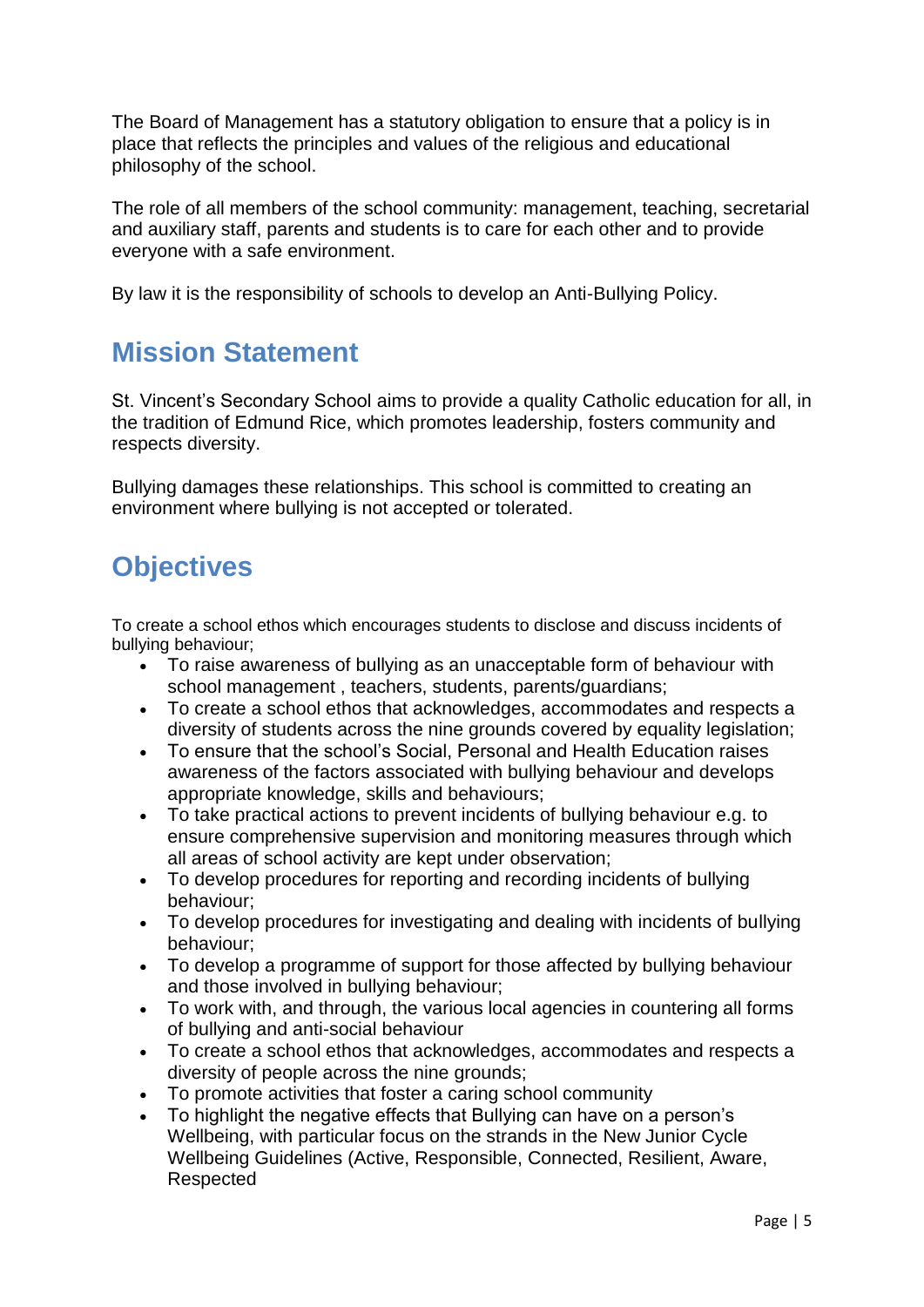### **What Members of the School Community are covered by this Policy?**

All members of the school community are subject to this code, particularly the following relationships:

- Student to Student:
- Student to any Staff Member;
- Staff Member to Student;
- Parent to Staff Member:
- Staff Member to Parent:
- Staff Member to Staff Member

### **Definition of Bullying**

Bullying is unwanted negative behaviour, verbal psychological or physical in nature that is conducted by an individual or group against another person (or persons) and which is repeated over time.

This behaviour may target any of the nine areas of discrimination covered by the Equal Status Acts 2000, 2008:

- Gender
- Marital Status
- Family Status
- Sexual Orientation
- Religion
- Age
- Race
- Membership of the Travelling Community
- Disability

Isolated or once-off incidents of intentional negative behaviour including a once-off or hurtful text message or private messaging do not fall within this definition of bullying and should be dealt with, as appropriate, in accordance with the school's code of behaviour.

However, in the context of these procedures placing a once-off or hurtful public message, image or statement on a social network site or other public forum where that message, image or statement can be viewed and/or repeated by other people will be regarded as bullying behaviour.

Social Networking sites will continue to be blocked within the school in accordance with the school's Acceptable Use of ICT Policy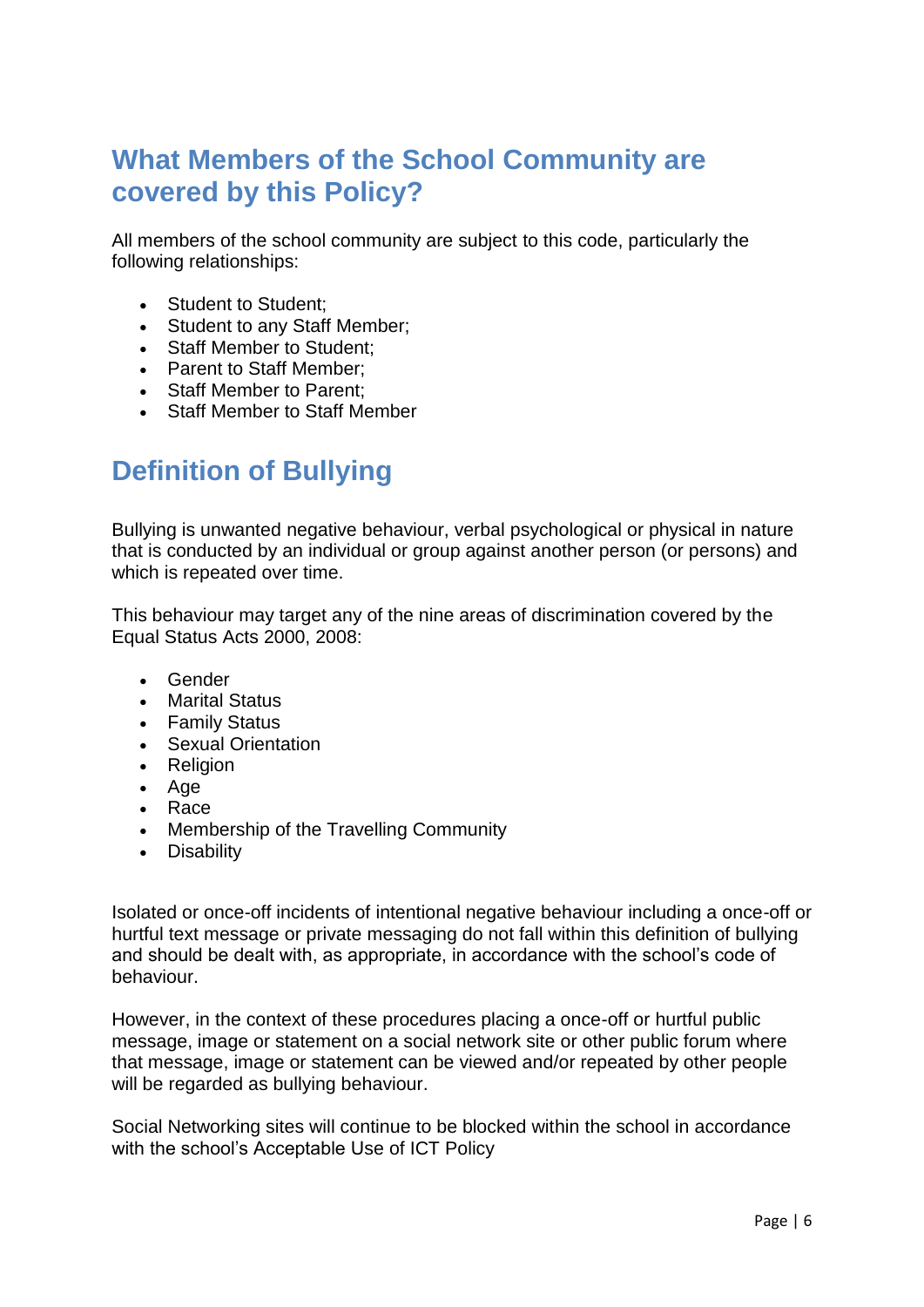# **Types of Bullying**

The following areas are some of the types of bullying behaviour that can occur amongst students:

#### **Physical Aggression:**

This behaviour includes pushing, shoving, punching, kicking, poking, and tripping people. It may also take the form of severe physical assault.

#### **Intimidation:**

Some bullying behaviour takes the form of intimidation: it may be based on the use of aggressive body language with the voice being used as a weapon. Particularly upsetting can be a facial expression which conveys aggression and/or dislike

#### **Isolation/exclusion and other relational bullying:**

This occurs when a certain person is deliberately isolated, excluded or ignored by some or all of the class group. This practice is usually initiated by the person engaged in bullying behaviour and can be difficult to detect. It may be accompanied by writing insulting remarks without the pupil in public places (including online), by passing around notes about or drawings of the pupil or by whispering insults about them loud enough to be heard. Relational bullying occurs when a person's attempts to socialise and form relationships with peers are repeatedly rejected or undermined. One of the most common forms includes control "Do this or I won't be your friend anymore" (implied or stated); a group ganging up on one person; non-verbal gesturing; malicious gossip; spreading rumours about a person or giving them the "silent treatment"

#### **Cyber-Bullying:**

This type of bullying is increasingly common and is continuously evolving. It is bullying carried out through the use of information and communication technologies such as text, social network sites, e-mail, instant messaging (IM), apps, gaming sites, chat-rooms and other online technologies. Being the target of inappropriate and hurtful messages is the most common form of online bullying behaviour and does not require face to face contact, cyberbullying can occur at any time (day or night). Many forms of bullying can be facilitated through cyber-bullying. For example a target may be sent homophobic text messages or pictures may be posted with negative comments about a person's sexuality, appearance etc.

#### **Name Calling:**

Persistent name-calling directed at the same individual(s) which hurts, insults or humiliates should be regarded as a form of bullying behaviour. Often namecalling of this type refers to physical appearance, e.g., size or clothes worn. Accent or distinctive voice characteristics may attract negative attention. Academic ability can also provoke name calling. This tends to operate at two extremes. There are those who are singled out for attention because they are perceived to be weak academically. At the other extreme there are those who, because they are perceived as high achievers, are also targeted.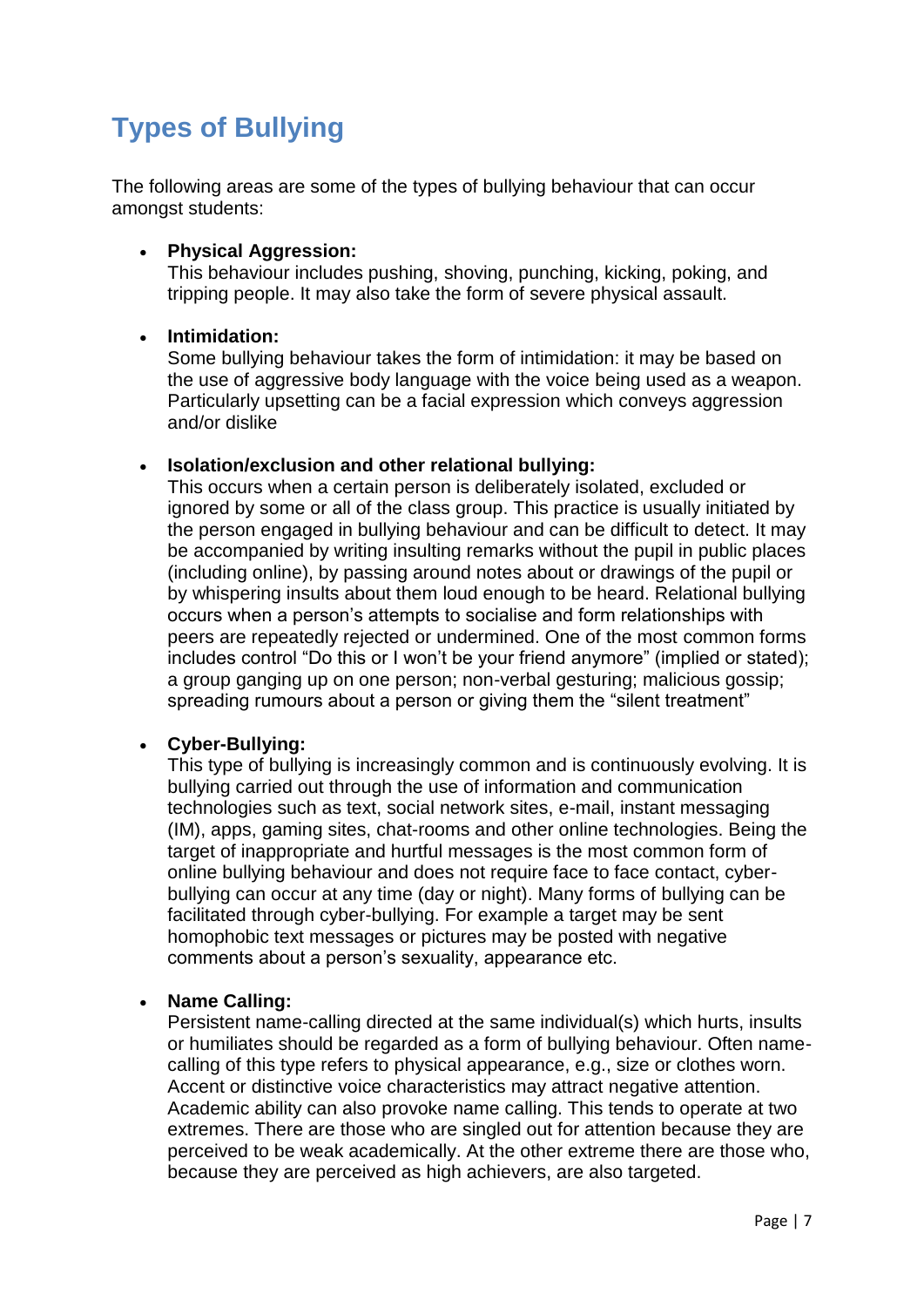#### **Damage to Property:**

Personal Property can be the focus of attention for bullying behaviour. This may result. This may result in damage to clothing, mobile phone or other devices, school books and other learning material or interference with a pupil's locker or bicycle. The contents of school bags and pencil cases may be scattered on the floor. Items of personal property may be defaced, broken, stolen or hidden

#### **Extortion:**

Demands for money may be made, often accompanied by threats (sometimes carried out in the event of the targeted pupil not delivering on the demand). A pupil may also be forced into the theft of property for delivery to another who is engaged in bullying behaviour

#### **The above list is not an exhaustive list of bullying behaviours**

### **Indicators of Bullying Behaviour**

The following signs and symptoms may suggest that a pupil is being bullied:

- Anxiety about travelling to and from school e.g. requesting parents to drive or collect him, changing travel routes, avoiding regular times for travelling to or from school
- Unwillingness to go to school, refusal to attend, truancy
- Deterioration in educational performance, loss of concentration and loss of enthusiasm and interest in school
- Pattern of physical illnesses e.g. headaches, stomach aches
- Unexplained changes either in mood or behaviour which may be particularly noticeable before returning to school after weekends or more especially after longer school holidays
- Visible signs of anxiety or distress e.g. stammering, withdrawing, nightmares, difficulty in sleeping, crying, not eating, vomiting, bedwetting
- Spontaneous out-of-character comments about either pupils or teachers
- Possessions missing or damaged
- Increased requests for money or stealing money
- Unexplained bruising or cuts or damaged clothing
- Reluctance and/or refusal to say what is troubling him

There may be other signs depending on the individual and his circumstances. The above signs do not necessarily mean that a pupil is being bullied but if repeated or occurring in combination, these signs do warrant investigation in order to establish what is affecting the pupil.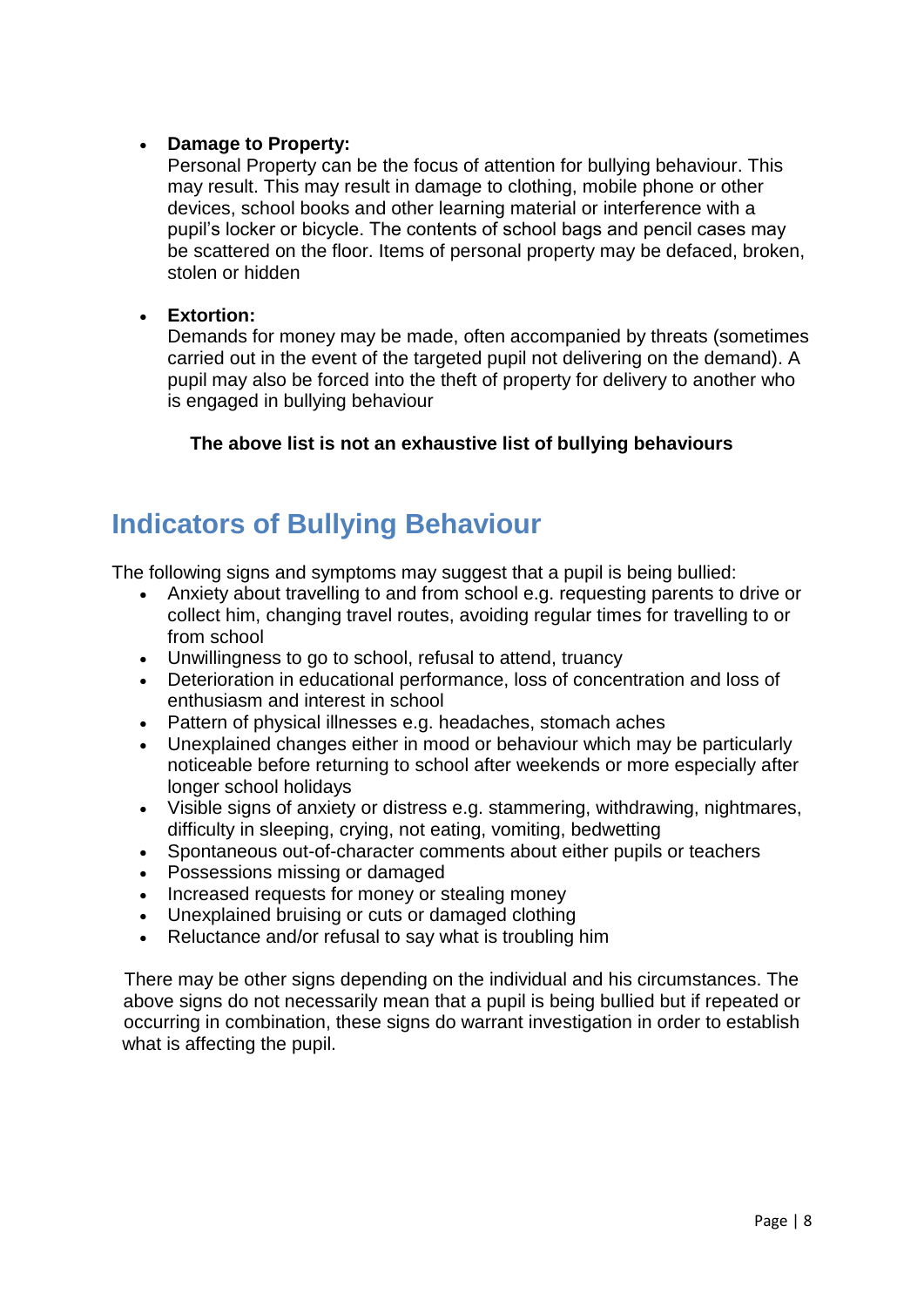### **Education and Prevention**

The education and prevention strategies (including strategies specifically aimed at cyber-bullying and identity-based bullying in particular, homophobic and transphobic bullying) that will be used by the school are as follows:

#### Staff

- All staff share a responsibility, under the guidance and direction of the Principal to act to prevent bullying and harassment by any member of the school community. Teachers will regularly emphasise the importance of raising issues of concern with their Subject Teacher / Form Teacher / Guidance Counsellor / Anti-Bullying Coordinator / Deputy Principal / Principal
- Provision of quidelines for staff in dealing with reports of bullying
- A dedicated Anti-Bullying Coordinator, whose role it is to investigate claims of bullying and to keep a detailed record of incidents, whether resolved or ongoing and to report to management if/when necessary
- Teachers encourage students to be inclusive in their activities
- Staff, students and parents are made aware of expectations through the inclusion of information around conduct and respect in the School Journal
- The Anti-Bullying Policy is available on the school website
- Regular reminders of the Anti-Bullying Policy are given during Tutorial period

#### **Students**

- Prominent presence of materials throughout the school highlighting the importance of fostering a warm, inclusive and bullying-free school environment
- Students are required to sign the School's Code of Behaviour which promotes respect for self, others and other people's property
- Staff, students and parents are made aware of expectations through the inclusion of information around conduct and respect in the School Journal
- Anti-Bullying Policy is available on School Website
- Regular Reminders of Anti-Bullying Policy is available on the School Website
- Provision of support for students by Form Teachers, Guidance Counsellor, Anti-Bullying Coordinator, SPHE Teachers, Subject Teachers
- Involvement of Students in decision making process through development of Student Council, the Mentor System and other positions of leadership (e.g.; school band, sports teams)
- Mentors, Student Council Members and students in positions of leadership are vigilant in their monitoring of students' relationships and report unacceptable behaviour to the appropriate authorities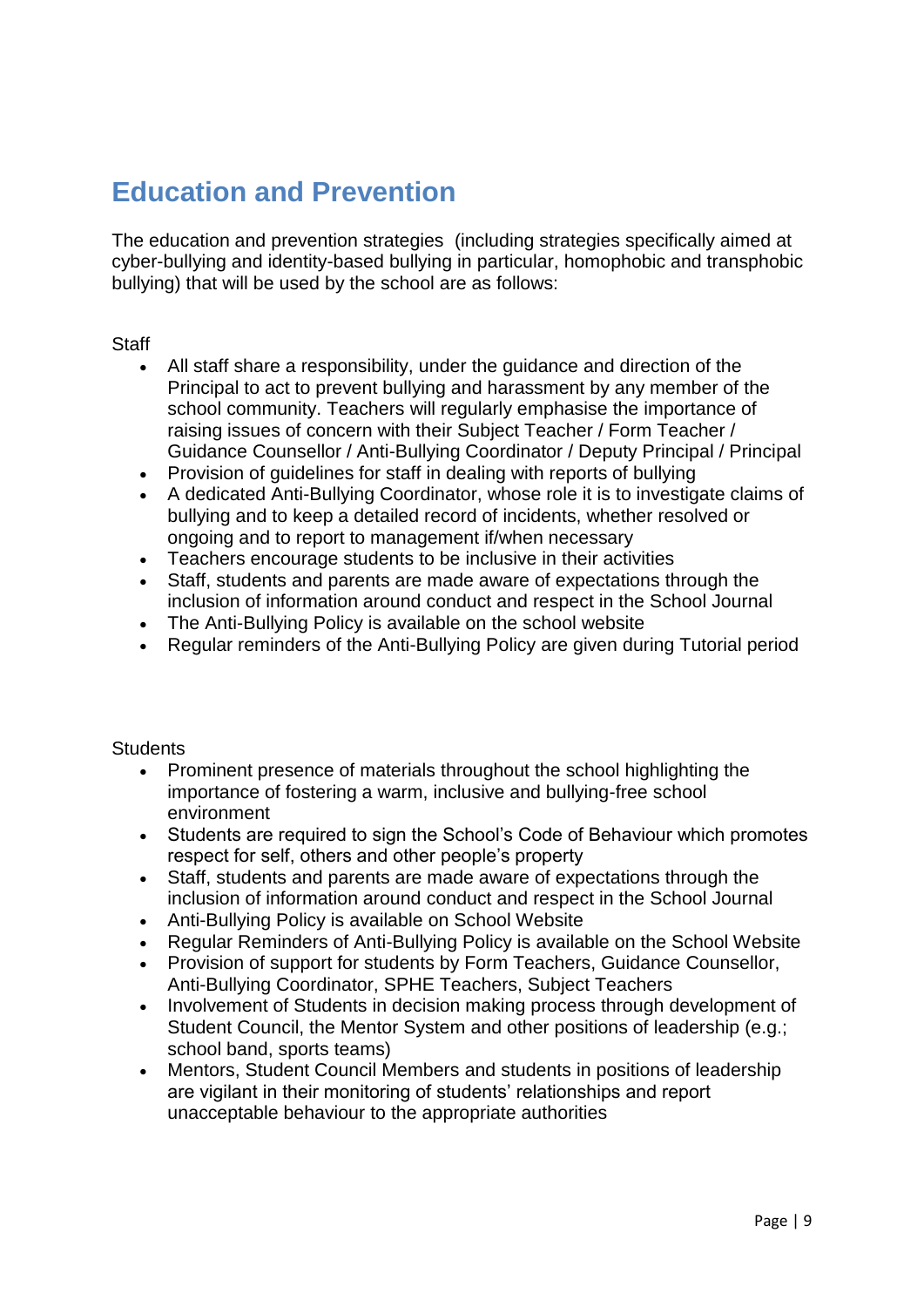Parents/Guardians

- Provision of information about bullying at meetings of incoming First Year Parents and other suitable opportunities during the academic year
- Staff, students and parents are made aware of expectations through the inclusion of information around conduct and respect in the School Journal
- Anti-Bullying policy is available on the school website
- Parenting classes are offered throughout the year
- Parents are consulted in the formation of the school's Anti-Bullying Policy
- Parents attend regular meetings with staff and management (both scheduled on calendar and by appointment)
- The school is about to Re-establish it's Parents Council to enhance the voice of Parents within the school community

The school aims to foster a positive school culture and climate by doing the following:

- Modelling respectful behaviour to all members of the school community at all times
- Explicitly teaching pupils what respectful language and respectful behaviour looks like, acts like, sounds like and feels like in class and around the school
- Displaying key respect messages in the classroom, in assembly areas and around the school, involving pupils in the development of these messages
- Noticing and acknowledging desired respectful behaviour by providing positive attention in class and assembly and through the awarding of VSWare **Points**
- Consistently tackling the use of discriminatory and derogatory language in the school - this includes homophobic and racist language and language that is belittling of pupils with a disability or SEN
- Giving constructive feedback to students when respectful behaviour and respectful language are absent
- Having a system of encouragement and awards to promote desired behaviour and compliance with the school's code of behaviour and routines
- Promoting the appropriate use of social media
- Mobile phone and internet use is only acceptable when authorised under direction from teachers for an educational purpose. Students failing to follow our *Acceptable Use Policy* will be subject to consequences stated in the school's Code of Behaviour
- Actively involving parents and/or the Parents Council in awareness raising campaigns around social media
- Actively promoting the right of every member of the school community to be safe and secure in school
- Highlighting and explicitly teaching school rules in pupil friendly language in the classroom and during induction in first year
- All staff actively looking out for signs of bullying behaviour
- Ensuring that is adequate supervision
- Supporting and encouraging the continued excellent work of our Student Council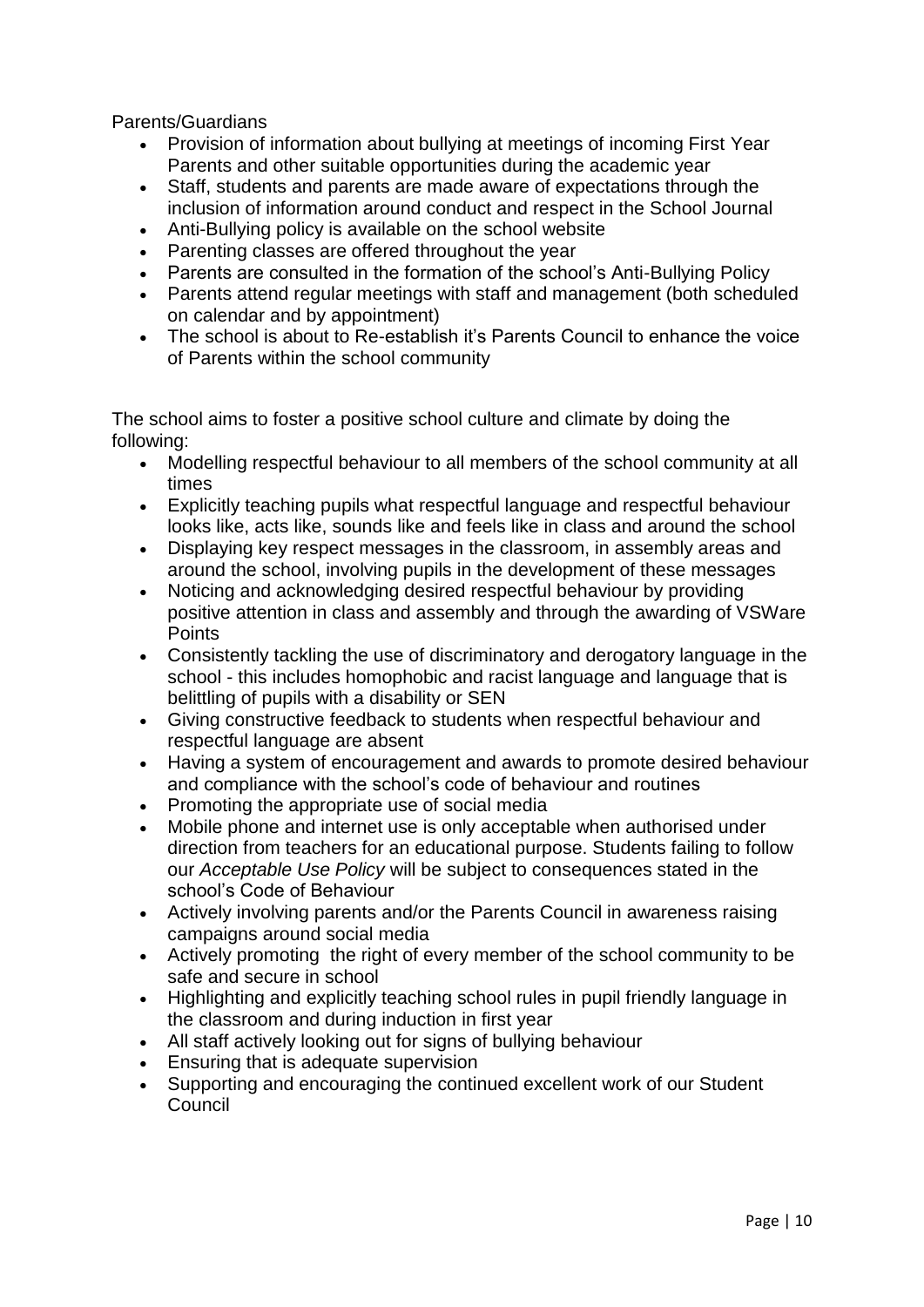### **Procedures for Investigating and Follow-Up of Bullying Behaviour**

All members of the school community have an obligation to report incidents of bullying, Students may report an incident of bullying in the following ways:

- Direct approach to a Subject Teacher, Form Teacher, Guidance Counsellor, Anti-Bullying Coordinator, Deputy Principal, Principal
- A note from a student or parent/guardian handed to a teacher e.g. with homework or in journal
- A phone call or email by a parent/guardian or student to the Guidance Counsellor, Guidance Counsellor, Form Teacher, Deputy Principal, Principal
- A note can be place under the door of the office of the Anti-Bullying Coordinator

Incidents of bullying behaviour, no matter how trivial, which are drawn to the attention of a teacher, will be dealt with by the relevant member of staff e.g.: Principal, Deputy Principal, Guidance Counsellor, Anti-Bullying Coordinator, Form Teacher.

Non-teaching staff e.g. Secretaries, Caretakers and Cleaners are encouraged to report any incidents of bullying behaviour witnessed by them, to the appropriate member of staff

The school's procedures for investigation, follow-up and recording of bullying behaviour and the established intervention strategies used by the school for dealing with cases of bullying behaviour are as follows:

- The primary aim for the Anti-Bullying Coordinator in investigating and dealing with bullying is to resolve any issues and to restore, as far as is practicable, the relationships of the parties involved (rather than to apportion blame)
- In investigating and dealing with bullying, the Coordinator will exercise his/her professional judgement to determine whether bullying has occurred and how best the situation might be resolved
- All reports will be investigated and dealt with by the Coordinator. In that way students will gain confidence by knowing who the relevant teacher to approach is if they have a concern.. This confidence factor is of vital importance. It is made clear to all pupils that when they report incidents of bullying they are not considered to be "telling" or "ratting" but are in fact behaving responsibly
- Parents and students are required to co-operate with any investigation and assist the school in resolving any issues and restoring, as far as is practicable, the relationships of the parties involved as quickly as possible
- It is important that all involved (including each set of students and parents) understand the above approach from the outset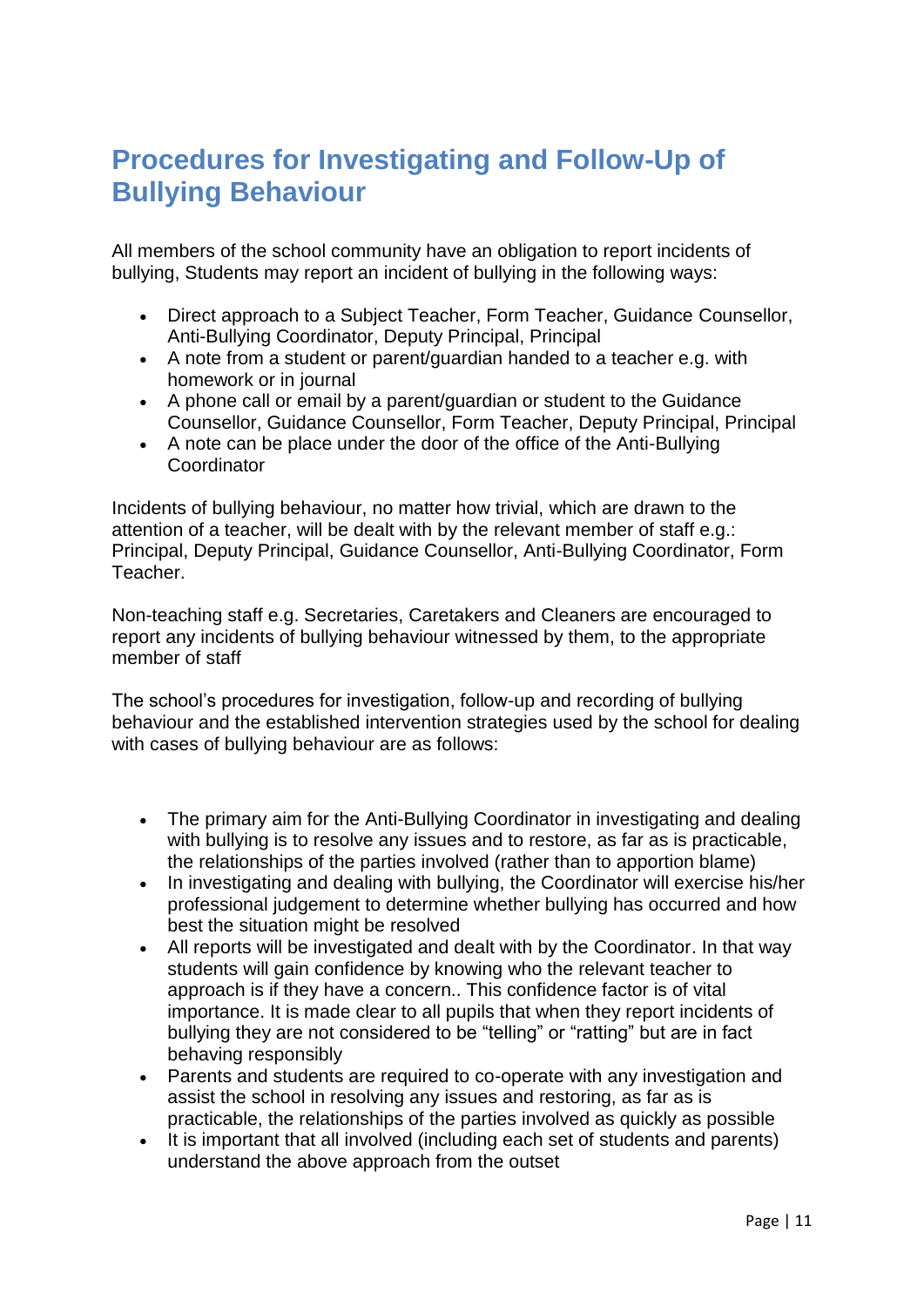- It is the role of the Anti-Bullying Coordinator and any teachers involved to take a calm, unemotional problem-solving approach when dealing with incidents of alleged bullying behaviour.
- Reports will generally come from the form-teacher, as it is they who primarily deal with matters relating to discipline and care. These reports will be forwarded onto the Anti-Bullying Coordinator, who is the person with overall responsibility for all allegations of bullying.
- If the form-teacher or indeed the Anti-Bullying Coordinator are named in the report, or if there is a complaint regarding a staff member, then the incident will be reported directly to the Principal/Deputy Principal
- Incidents are generally best investigated outside the classroom situation in order to ensure the privacy of all involved
- All interviews should be conducted with sensitivity and with due regard to the rights of all the students concerned. Students who are not directly involved can also provide very useful information in this way
- When analysing incidents of bullying behaviour, the Anti-Bullying Coordinator should seek answers to questions of what, where, when, who and why. This should be done in a calm manner, setting an example in dealing effectively with a conflict in a non-aggressive manner
- Where a group of students is affected by a bullying incident, each member of a group should be supported through the possible pressures that they may face from the other members of the group after interview by the Coordinator
- It may also be appropriate or helpful to ask those involved to write down their account of the incident(s)
- In cases where it has been determined that that bullying behaviour has occurred, the parents of the parties involved should be contacted at an early stage to inform them of the matter and explain the actions being taken (by reference to the school policy). The school should give parents an opportunity to discuss ways in which they can reinforce or support the actions being taken by the school and the supports for their students
- Where it is determined that a student has been engaged in bullying behaviour, it should be made clear to him how he is in breach of the school's Anti-Bullying Policy and efforts should be made to try to get him to see the situation from the perspective of the pupil being bullied
- Sanctions may include (but not confined to) Verbal Warning Agreement of Good Behaviour **Detention** Withdrawal of Privileges (e.g. participation in school events, trips, matches) **Suspension**

Referral to the Board of Management

- It must be also made clear to all involved (each set of pupils and parents) that in any situation where disciplinary actions are required, this is a private matter between the pupil being disciplined, his parents and the school
- Follow-Up meetings with the relevant parties involved should be arranged separately with a view to possibly bringing them together at a later date if the pupil who has been bullied is agreeable, which can be beneficial in the long term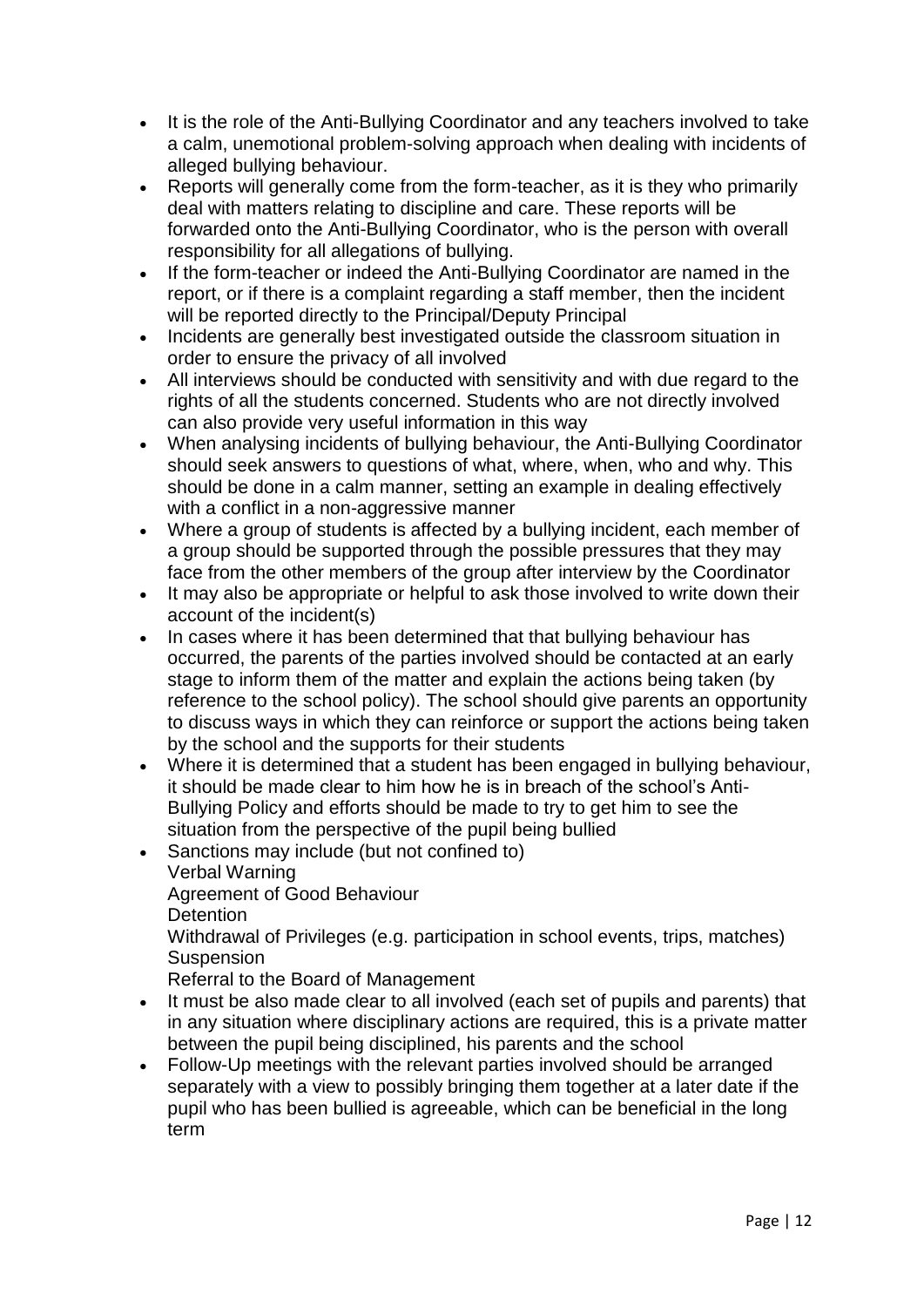- In determining whether a bullying case has been adequately and appropriately addressed the Anti-Bullying Coordinator must, as part of his/her professional judgement, take the following factors into account:
	- 1. Whether bullying behaviour has ceased
	- 2. Whether any issues between the parties have been resolved as far as is practicable
	- 3. Whether the relationships between the parties have been restored as far as is practicable
	- 4. Any feedback received from the parties involved, their parents, relevant teachers or the Principal/Deputy Principal
- Those affected by bullying may be referred to the Guidance Counsellor and/or relevant external agencies for counselling or other supports/interventions. His will also be noted and monitored by the school's Care Team
- Where a parent is not satisfied that the school has dealt with a bullying case in accordance with these procedures, the parents must be referred to the school's complaints procedures
- In the event that a parent has exhausted the school's complaints procedures and is still not satisfied, the school must advise the parents of their right to make a complaint to the Ombudsman for Children
- In the case of a complaint regarding a staff member, this should be referred immediately to the Principal

### **Procedures for Recording Bullying Behaviour**

- The Board of Management ensures that the school has clear procedures for the formal noting and reporting of bullying behaviour.
- While all reports, including anonymous reports of bullying are investigated and dealt with by the Anti-Bullying Coordinator, they must use their professional judgement in relation to the records to be kept of these reports, the actions taken and any discussions with those involved regarding same
- If it is established that bullying has occurred, the Coordinator must keep appropriate written records which will assist his/her efforts to resolve the issues and restore, as far as is practicable, the relationships of the parties involved
- The Anti-Bullying Coordinator must use the Recording Template in Appendix 1 to record the bullying behaviour
- These records must be completed in full and retained by the Coordinator and a copy provided to the Principal or Deputy Principal as applicable

# **Communication of Anti-Bullying Policy**

The school's Anti-Bullying Policy will be made available to all school personnel, published on school website and provided to the Parents' Association. If necessary, a copy will be made available to the Department of Education and Skills and ERST.

 Our Board of Management will ensure that the policy is regularly highlighted and promoted on a school-wide basis with particular attention being given to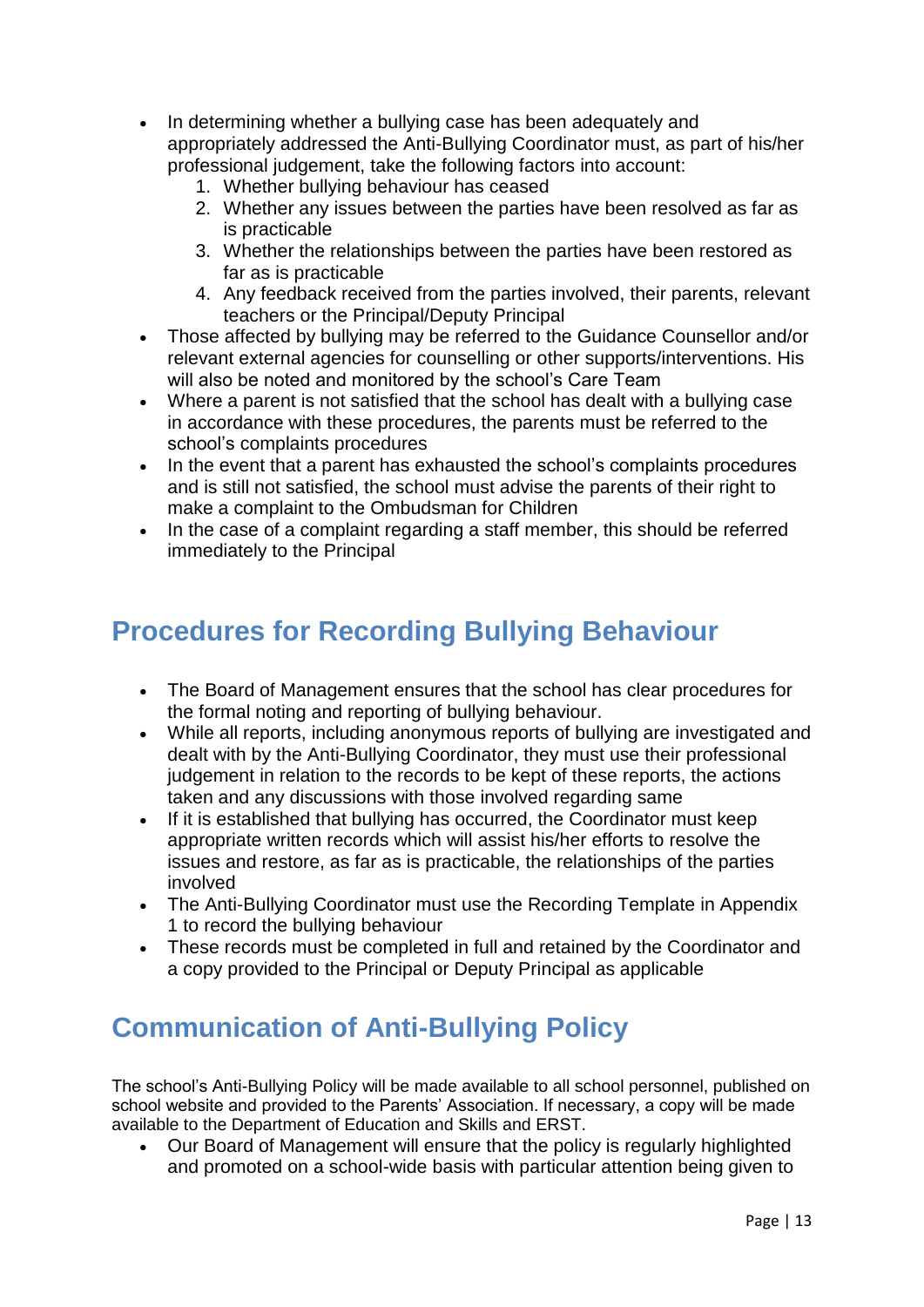incoming pupils (transition programme) and parents (Information Evening and Coffee Mornings)

- School management will ensure that pupils, parents and staff members are made aware of the relevant teachers responsible for dealing with bullying concerns
- School rules and other information on bullying will be provided in pupil friendly, age appropriate formats and should be displayed around the school building

### **Referral of Serious Cases to HSE Supervision and Monitoring of Pupils**

- In relation to bullying in Schools, *Children First National Guidelines for the Protection and Welfare of Children 2011* (Children First) and the *Child Protection Procedures for Primary and Post-Primary Schools provide that in* situations where "the incident is serious and where the behaviour is regarded as potentially abusive, the school must consult the HSE Children and Family Social Services with a view to drawing up an appropriate response, such as a management plan"
- Serious instance of bullying behaviour should, in accordance with the *Children Frist* and the *Child Protection Procedures for Primary and Post-Primary Schools*, be referred to the HSE Children and Family services and/or Gardaí as appropriate
- The *Child Protection Procedures for Primary and Post-Primary Schools* also provide that where school personnel have concerns about a child but are not sure whether to report the matter to the HSE, the Designated Liaison Person must seek advice from the HSE Children and Family Social Services

### **Supervision and Monitoring of Pupils**

The Board of Management confirms that appropriate supervision and monitoring policies and practices are in place to both prevent and deal with bullying behaviour and to facilitate early intervention where possible.

### **Prevention of Harassment**

 The Board of Management confirms that the school will, in accordance with its obligations under equality legislation, take all such steps that are reasonably practicable to prevent the sexual harassment of pupils or staff or the harassment of pupils or staff on any of the nine grounds specified i.e. gender including transgender, civil status, family status, sexual orientation, religion, age, disability, race and membership of the Traveller community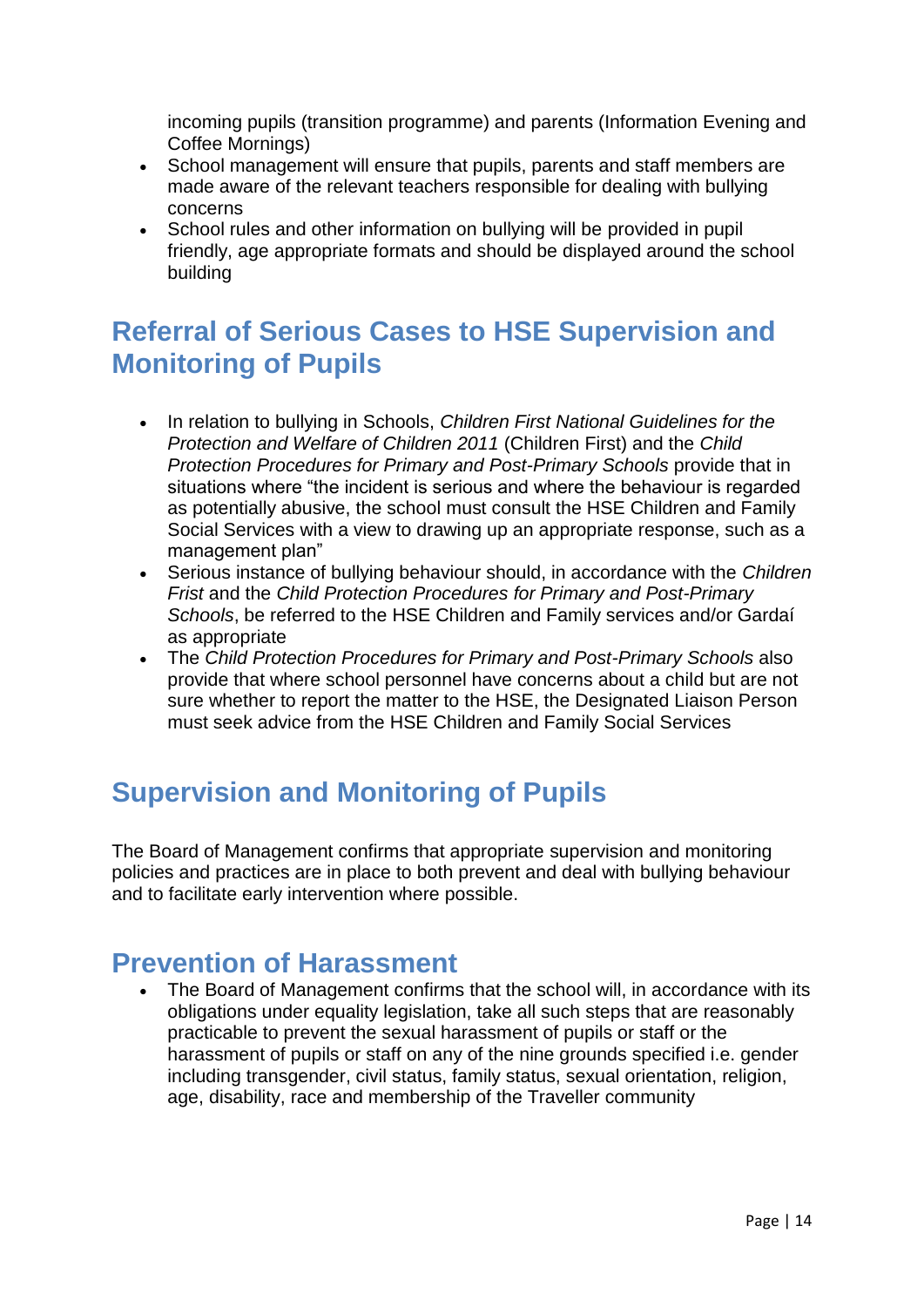# **Adoption of Policy**

• This Policy was adopted by the Board of Management on  $27<sup>th</sup>$  January 2020

# **Availability of Policy Review of Policy**

 This policy has been made available to school personnel, published on the school website and will be provided to the Parents' Association when it reforms

### **Review of Policy**

This Policy and its implementation will be reviewed by the Board of Management once in every school year. Written notification that the review has been completed will be made available to school personnel, published on the school website and provided to the Parents' Association (see Appendix 2). A record of the review and its outcome will be made available, if requested, to the patron and the Department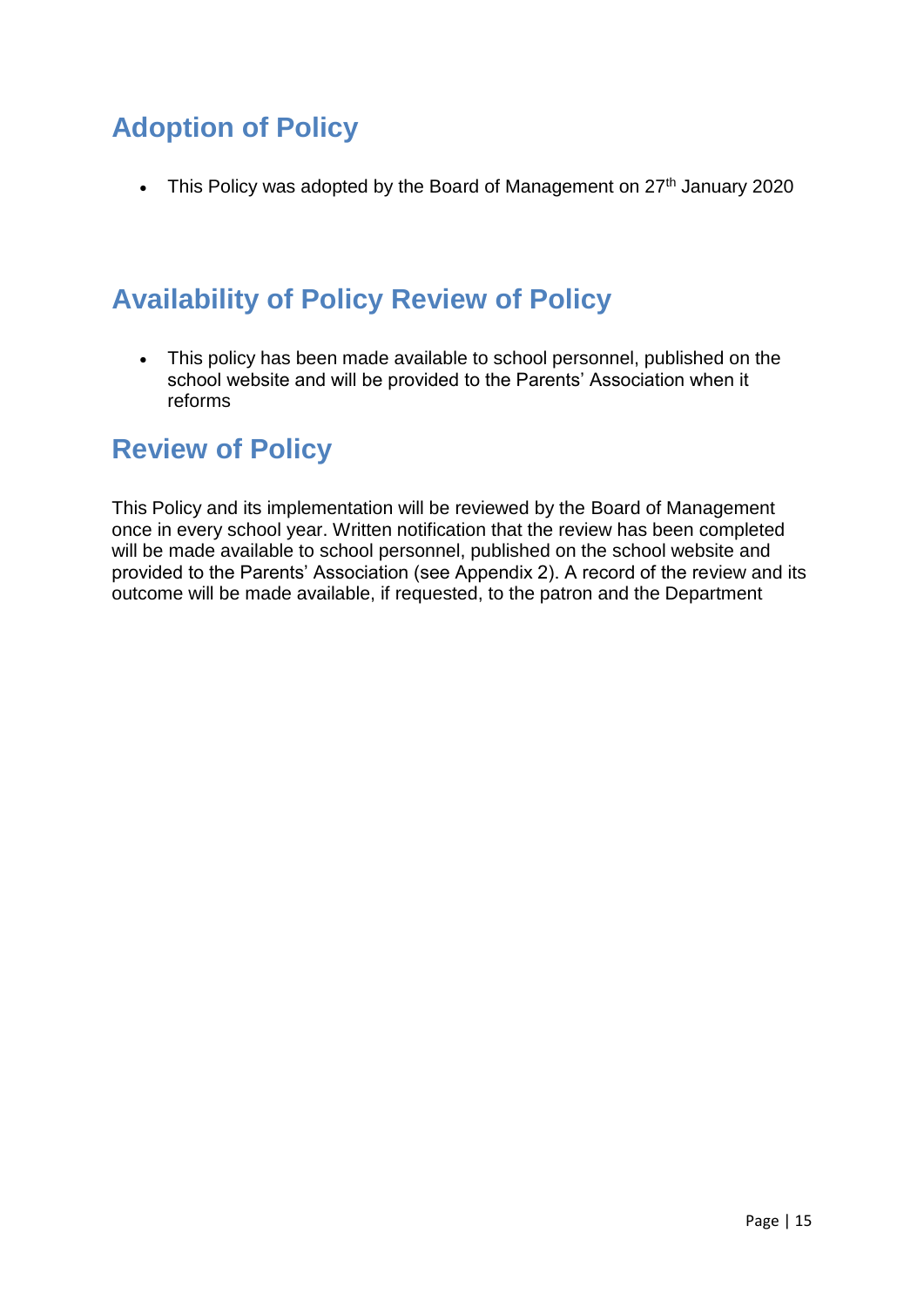### **Appendix 1 Copy of Template form Recording Bullying Behaviour**



#### **1. Name of Student Being Bullied and Class Group**

| Name | lass |
|------|------|
|      |      |

#### **2. Name(s) and Class(es) of Pupil(s) engaged in bullying behaviour**

| <b>Name</b> | <b>Class</b> |
|-------------|--------------|
|             |              |
|             |              |
|             |              |
|             |              |

#### **3. Source of Bullying Concern/Report (tick the relevant box(es)**

| <b>Pupil Concerned</b>        |  |
|-------------------------------|--|
| <b>Other Pupil</b>            |  |
| <b>Parent</b>                 |  |
| <b>Class Teacher</b>          |  |
| <b>Form Teacher</b>           |  |
| <b>Other (Please Specify)</b> |  |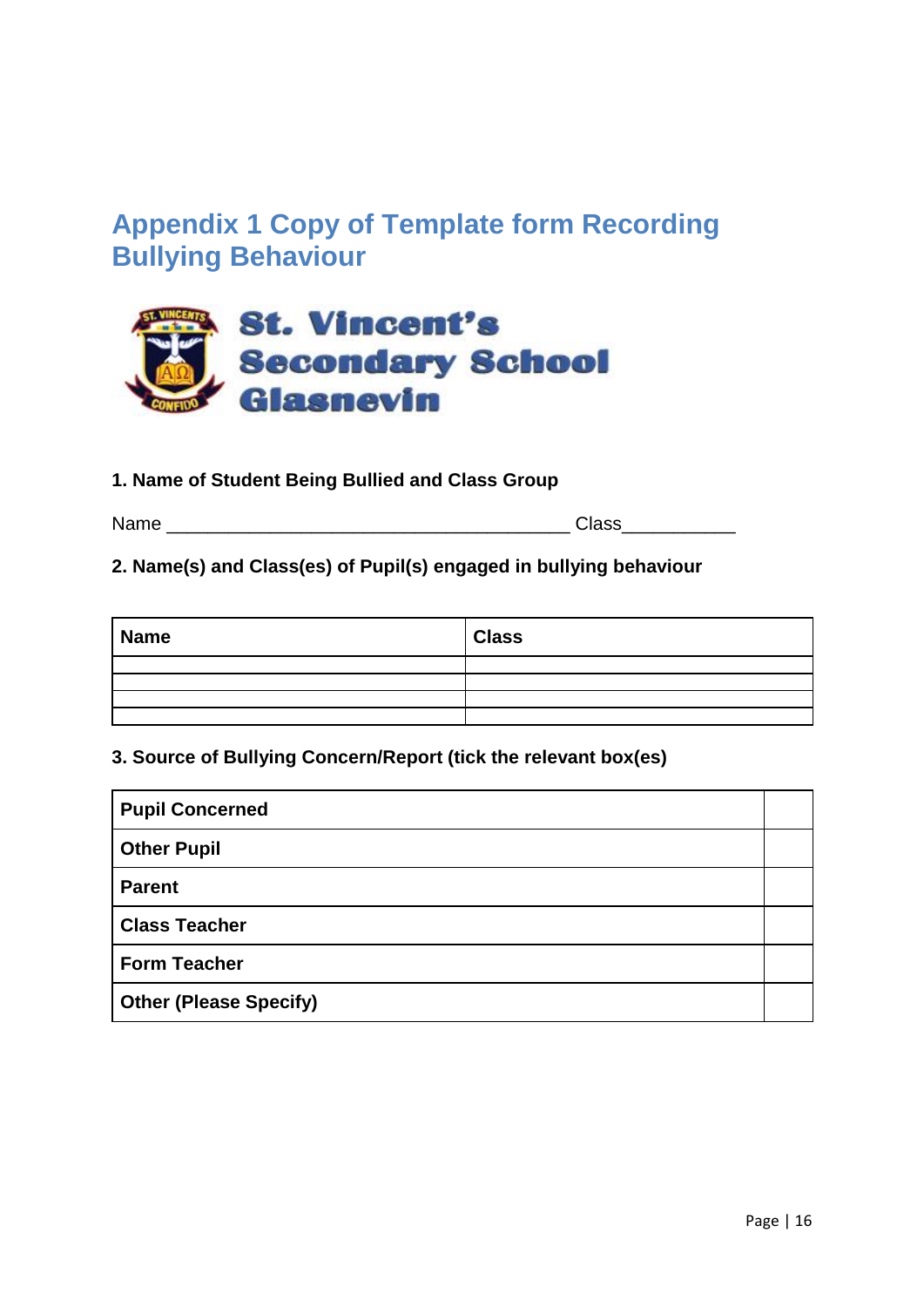#### **4. Location of Incident(s) (tick relevant boxes)**

| <b>Outdoors</b>                |  |
|--------------------------------|--|
| <b>Classroom</b>               |  |
| <b>Corridor</b>                |  |
| <b>Toilets</b>                 |  |
| <b>Trip (Including on Bus)</b> |  |
| <b>Bus to School</b>           |  |
| Online                         |  |
| <b>Other (Please Specify)</b>  |  |

#### **5. Name of Person(s) who reported Bullying Concern**

#### **6. Type of Bullying Behaviour (tick the relevant box(es)**

| <b>Physical Aggression</b>   | <b>Cyber-Bullying</b>         |  |
|------------------------------|-------------------------------|--|
| <b>Damage to Property</b>    | <b>Intimidation</b>           |  |
| <b>Isolation / Exclusion</b> | <b>Malicious Gossip</b>       |  |
| <b>Name Calling</b>          | <b>Other (Please Specify)</b> |  |

#### **7. Where Behaviour is Regarded as Identity-Based Bullying, indicate the Relevant Category**

| Homophobic   Disability / | <b>SEN related</b> | <b>Racist   Membership of the</b><br><sup>I</sup> Travelling Community | <b>Other</b><br>(Please<br>Specify) |
|---------------------------|--------------------|------------------------------------------------------------------------|-------------------------------------|
|                           |                    |                                                                        |                                     |

#### **8. Brief Description of Bullying Behaviour and its Impact**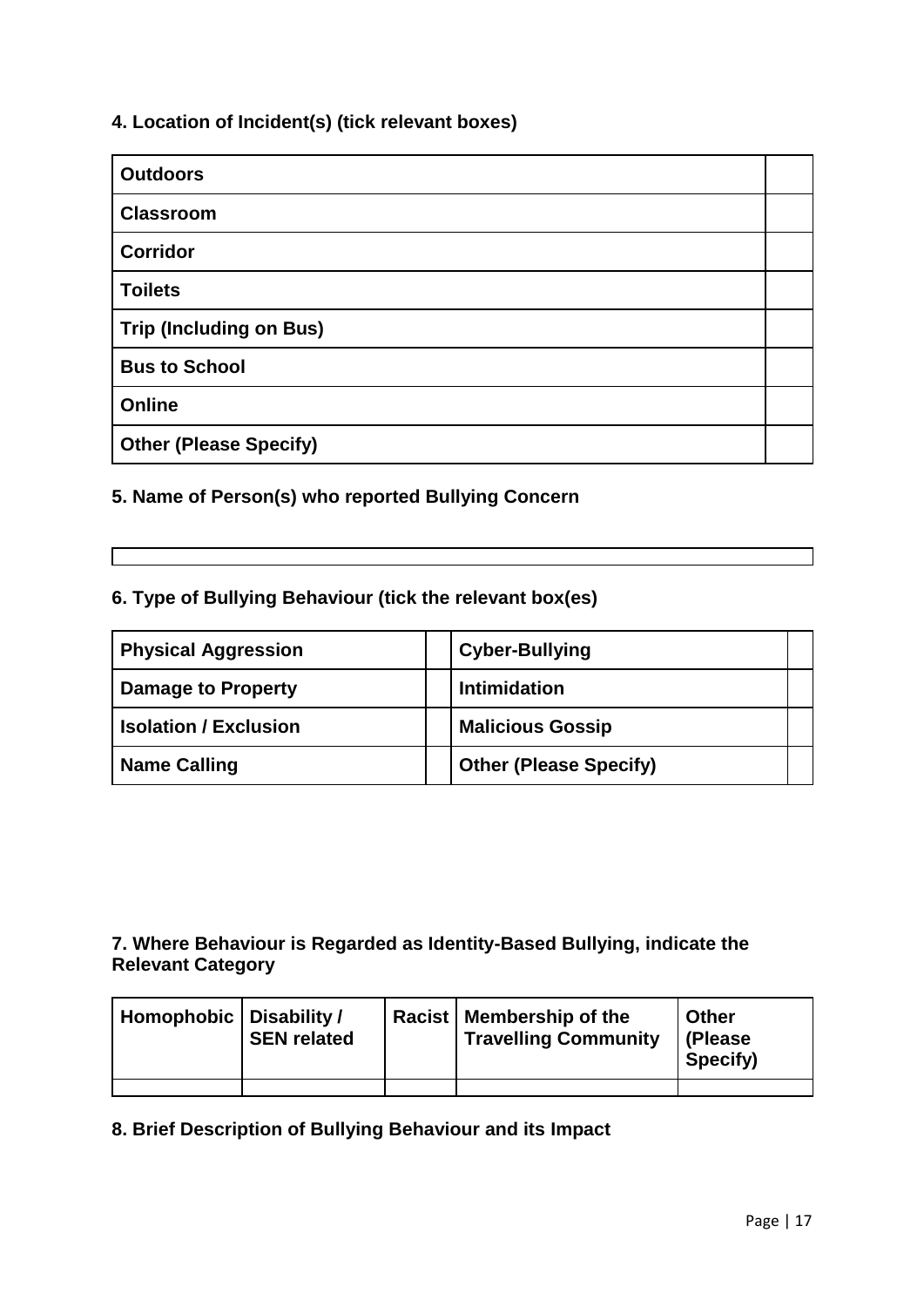**Signed:** \_\_\_\_\_\_\_\_\_\_\_\_\_\_\_\_\_\_\_\_\_\_\_\_\_\_\_\_\_\_(Relevant Teacher) Date: \_\_\_\_\_\_\_\_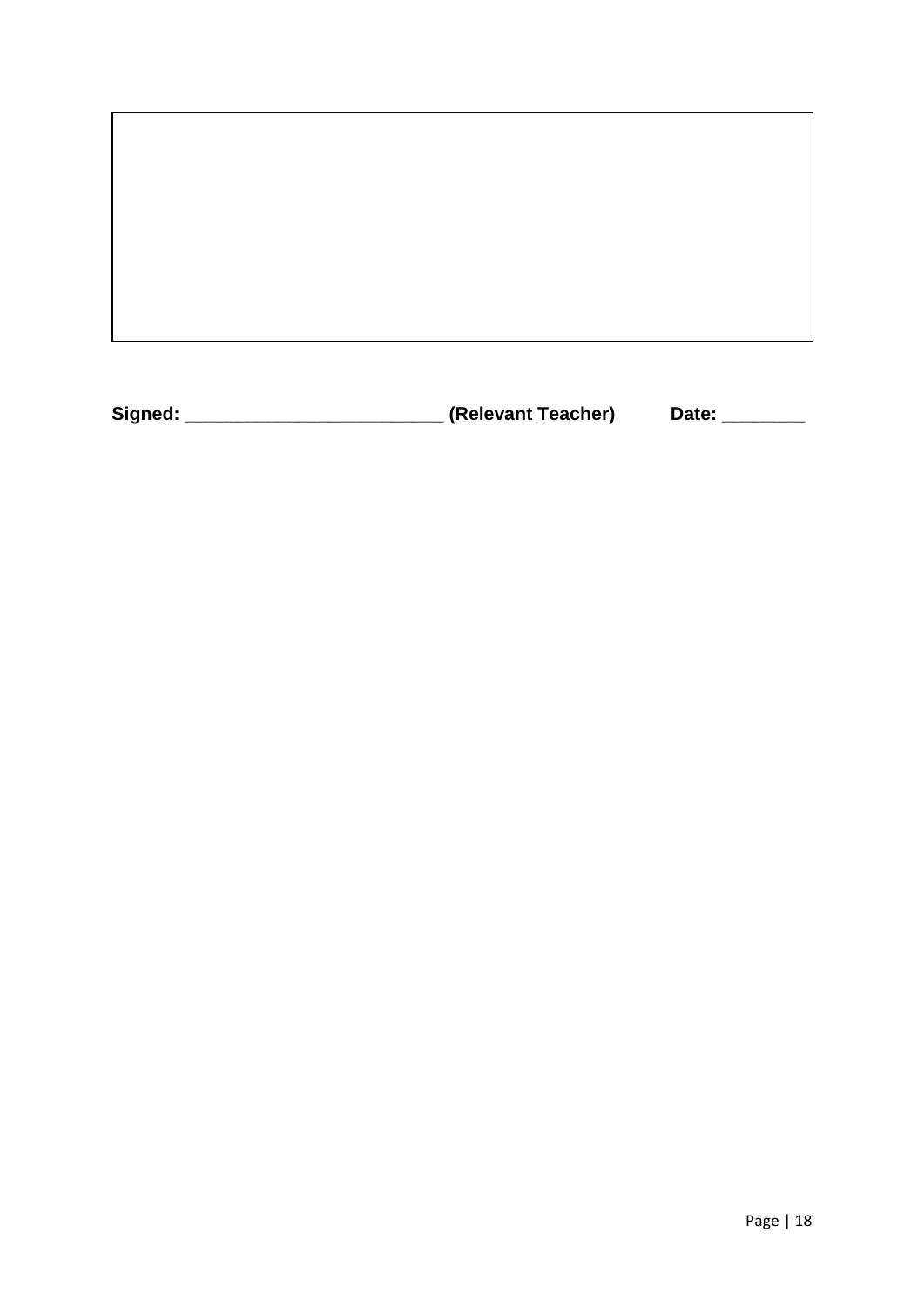### **Appendix 2 – Checklist for Annual Review of ANTI-Bullying Policy**

The Board of Management must undertake an annual review of the school's anti-bullying policy and its implementation. The following checklist must be used for this purpose. The checklist is an aid to conducting this review and is not intended as an exhaustive list. In order to complete the checklist, an examination of the school's Anti-Bullying Policy will be required.

Has the Board Formally adopted an anti-bullying policy that fully complies with the requirements of the *Anti-Bullying Procedures for Primary and Post Primary Schools*?

Has the Board published the policy on the school website and provided a copy to the Parents' Association?

Has the Board ensured that the policy has been made available to school staff (including new staff)?

Is the Board satisfied that school staff are sufficiently familiar with the policy and procedures to enable them to effectively and consistently apply the policy and procedures in their day to day work?

Has the Board ensured that the policy has been adequately communicated to all pupils?

Has the policy documented the prevention and education strategies that the school applies?

Have all of the preventative strategies been implemented?

Has the effectiveness of the prevention and educational strategies that have been implemented been examined?

Is the Board Satisfied that all teachers are recording and dealing with incidents in accordance with the policy?

Has the Board received and minuted the periodic summary reports of the Principal?

Has the Board discussed how well the school is handling all reports of bullying including those addressed at an early stage and not therefore included in the Principal's periodic report to the Board?

Has the Board received any complaints from parents regarding the school's handling of bullying incidents?

Have any parents withdrawn their child from the school citing dissatisfaction with the school's handling of a bullying situation?

Have any Ombudsman for Children investigations into the school's handling of a bullying case initiated or completed?

Has the data available from cases reported to the Principal (by the bullying recording template) been analysed to identify any issues, trends or patterns in bullying behaviour?

Has the Board identified any aspects of the school's policy and/or its implementation that require further improvement?